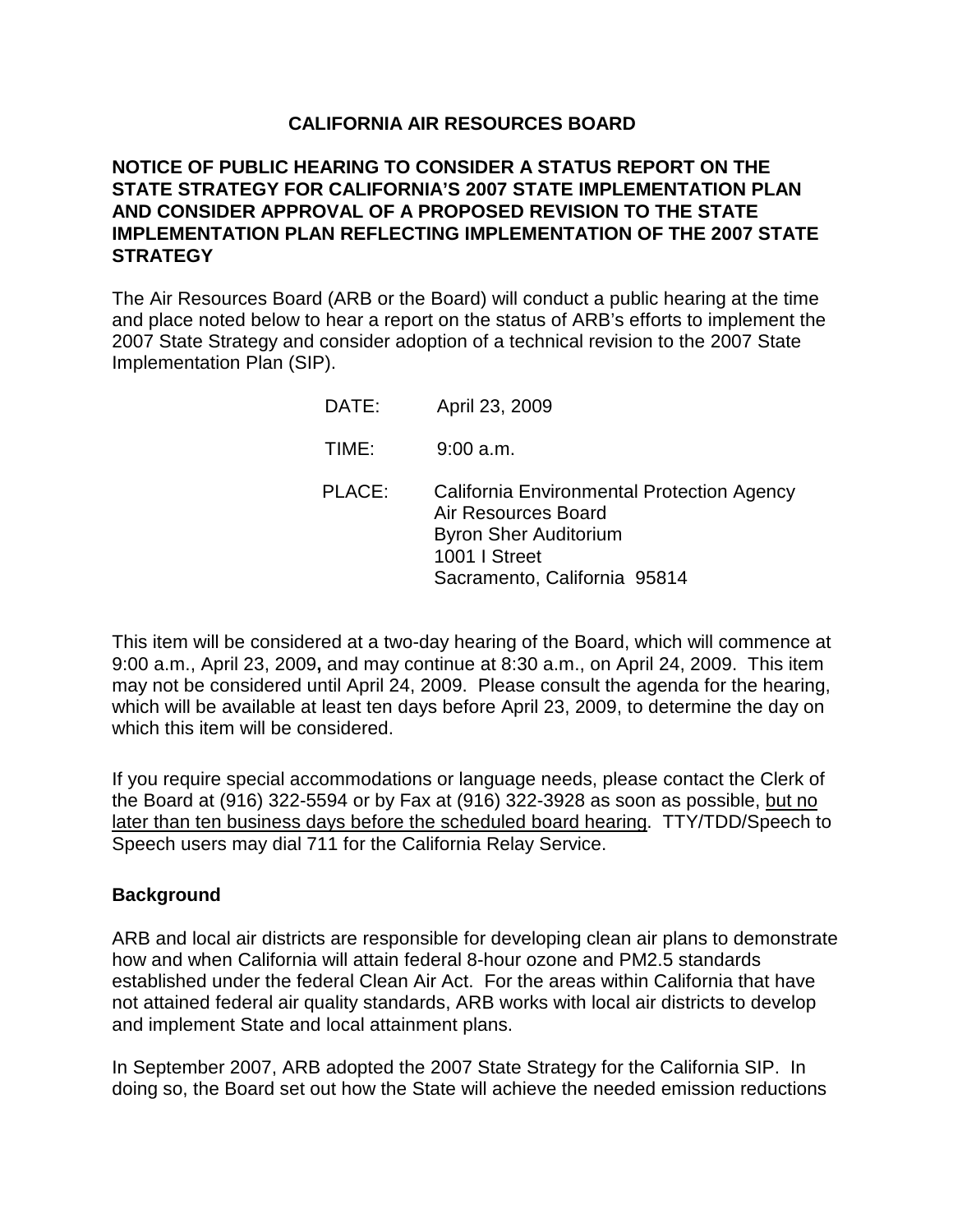from cars, trucks, locomotives, consumer products, and other sources to meet healthbased federal air quality standards for ozone and fine particulates (PM2.5). Air districts in each nonattainment area incorporate the 2007 State Strategy into an attainment demonstration that includes a commitment to achieve the emission reductions necessary to achieve federal 8-hour ozone and PM2.5 standards by the applicable attainment date.

ARB staff has prepared a status report that documents the progress made in implementing the 2007 State Strategy in terms of actions taken by ARB and emission reductions achieved since the 2007 State Strategy was adopted. In 2007 and 2008, ARB adopted 13 pollution-reducing regulations to implement the SIP. Eleven of these regulations implement ten of the new measures identified in the 2007 State Strategy. Two additional measures were adopted that were not envisioned in the 2007 State Strategy but will help California meet the commitments in the 2007 State Strategy.

The most significant of the rules adopted is the cleaner in-use heavy-duty diesel truck rule adopted in December 2008. This rule represents a multi-year effort and is ARB's most comprehensive undertaking yet to turn over the legacy fleet of engines and replace them with the cleanest technology available.

#### **Proposed Action**

Staff will propose for Board consideration a revision to the SIP reflecting implementation of the 2007 State Strategy since it was adopted. The U.S. Environmental Protection Agency (U.S. EPA) has requested this revision to aid U.S. EPA's approval of the SIP. The proposed revision accounts for emission reductions from the regulations adopted in 2007 and 2008, clarifies ARB's legal commitments in light of U.S. EPA's approval criteria, and clarifies the discussion of the long-term strategy for identifying future technologies to achieve the last increment of reductions. The proposed revision does not change the emission reductions of oxides of nitrogen, reactive organic gases, oxides of sulfur and direct PM2.5 that the Board committed to achieve by specific years when it adopted the 2007 State Strategy.

The proposed revision also includes a commitment for emission reductions in the Sacramento area, since its attainment plan will be considered by the Board at its March 2009 hearing when it considers approval of the SIP for the Sacramento area. The reductions in Sacramento from the statewide measures in the 2007 State Strategy had not been quantified at the time the 2007 State Strategy was adopted and so are not reflected in the 2007 State Strategy. For clarity, staff is now proposing to revise the State Strategy to reflect this commitment.

ARB staff has prepared a document entitled, Status Report on the State Strategy for California's 2007 State Implementation Plan and Proposed Revision to the State Implementation Plan Reflecting Implementation of the 2007 State Strategy (Status Report and Proposed SIP Revisions).